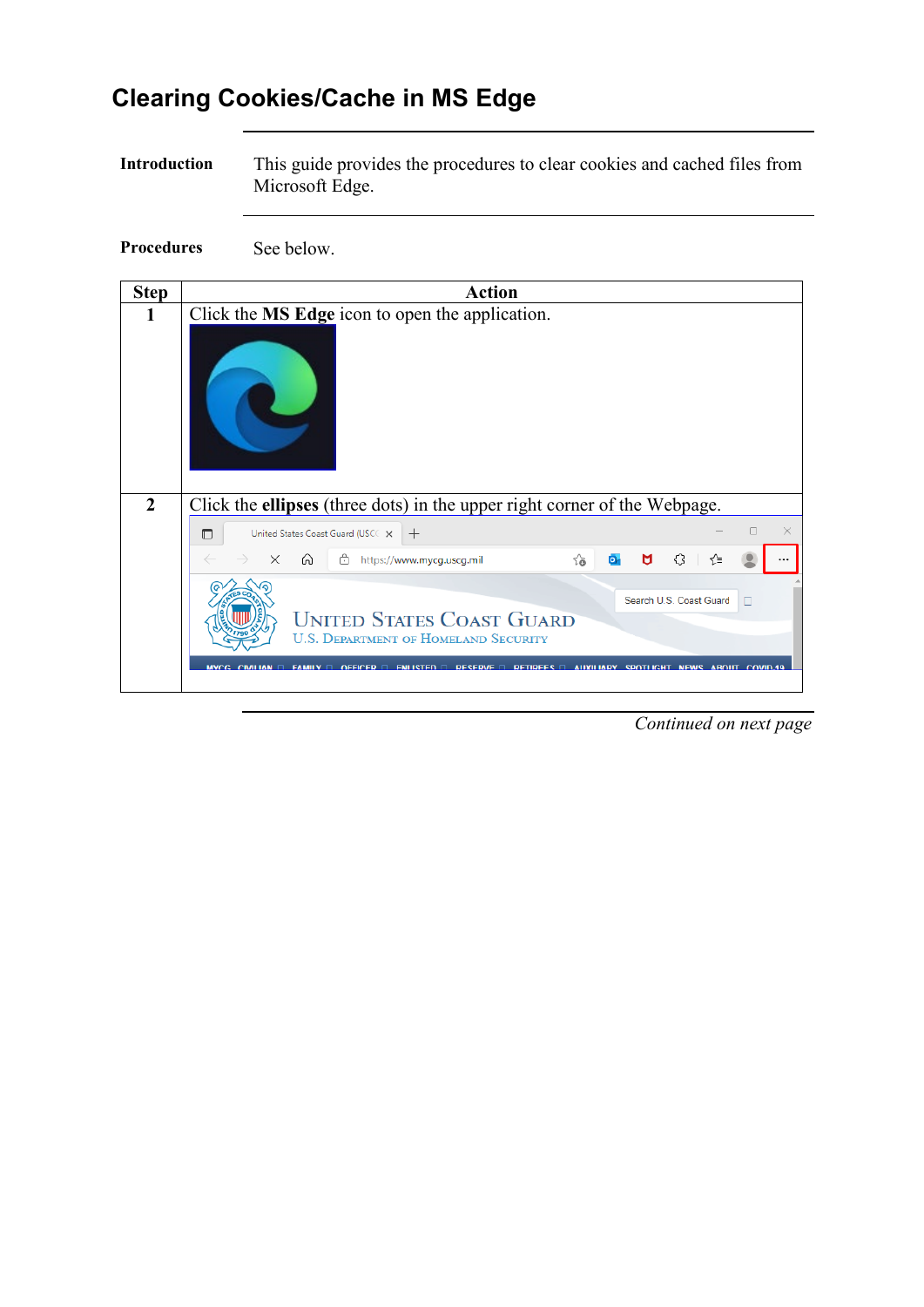#### **Procedures**,

continued



*Continued on next page*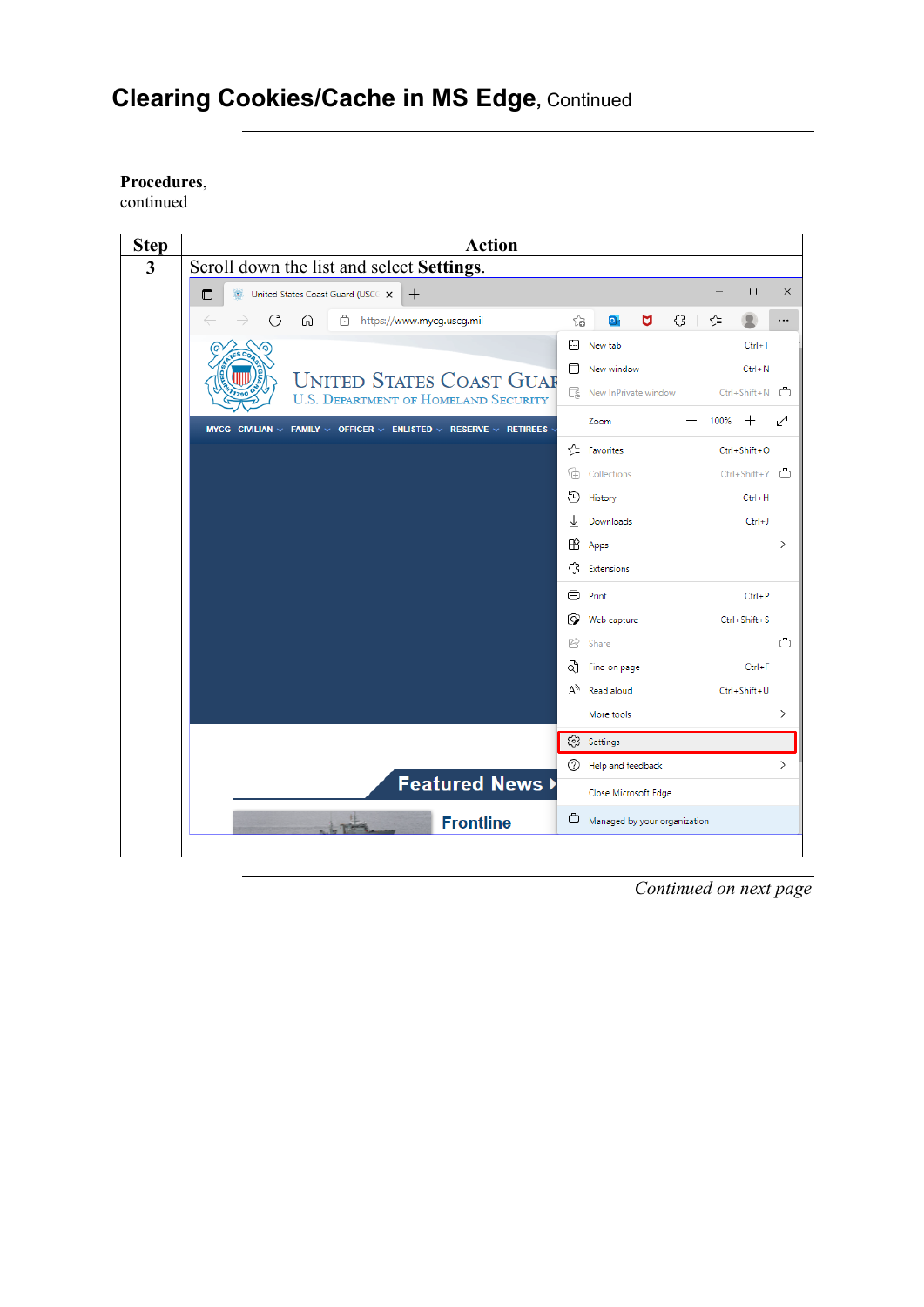#### **Procedures**,

continued



*Continued on next page*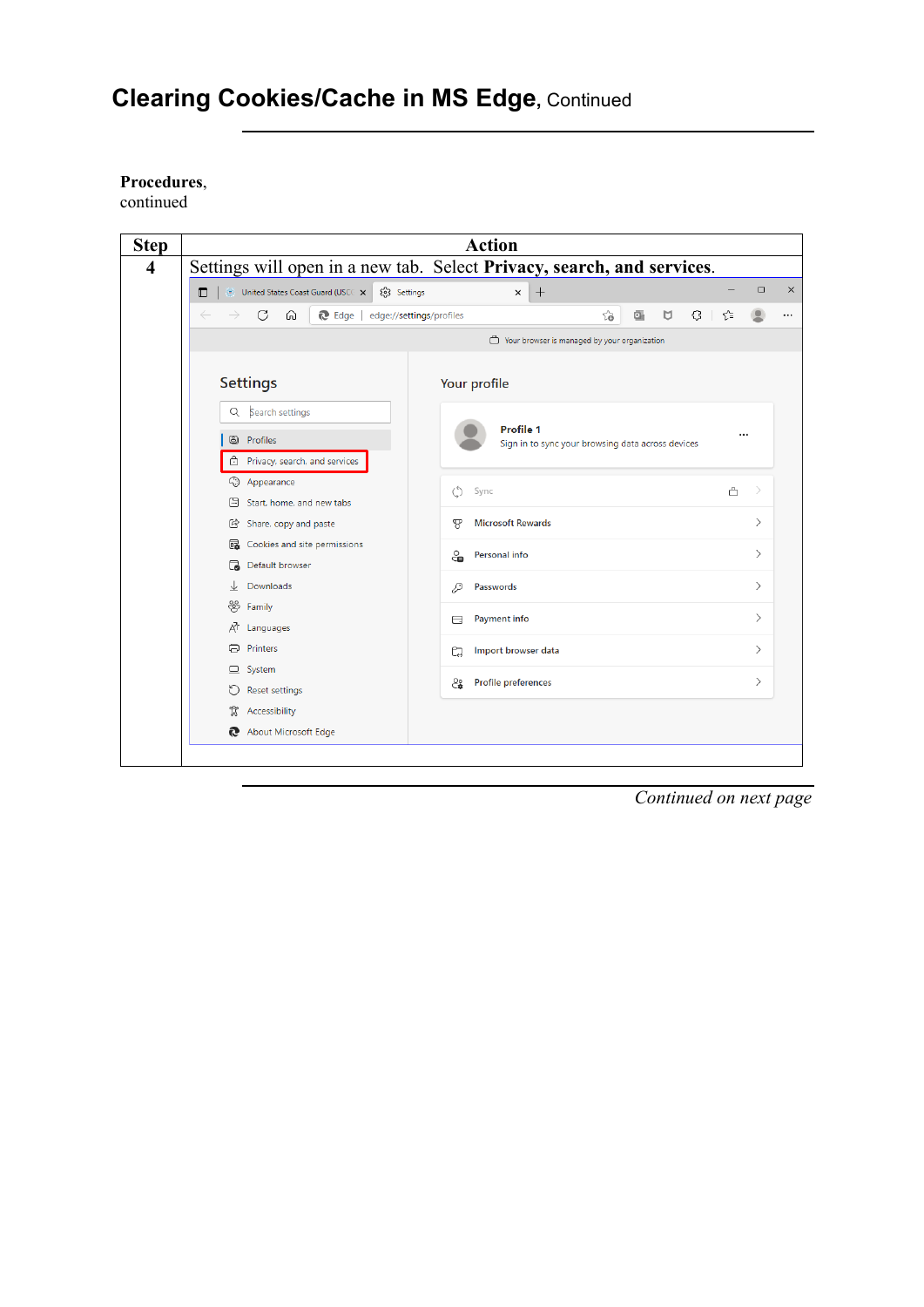#### **Procedures**,

continued



*Continued on next page*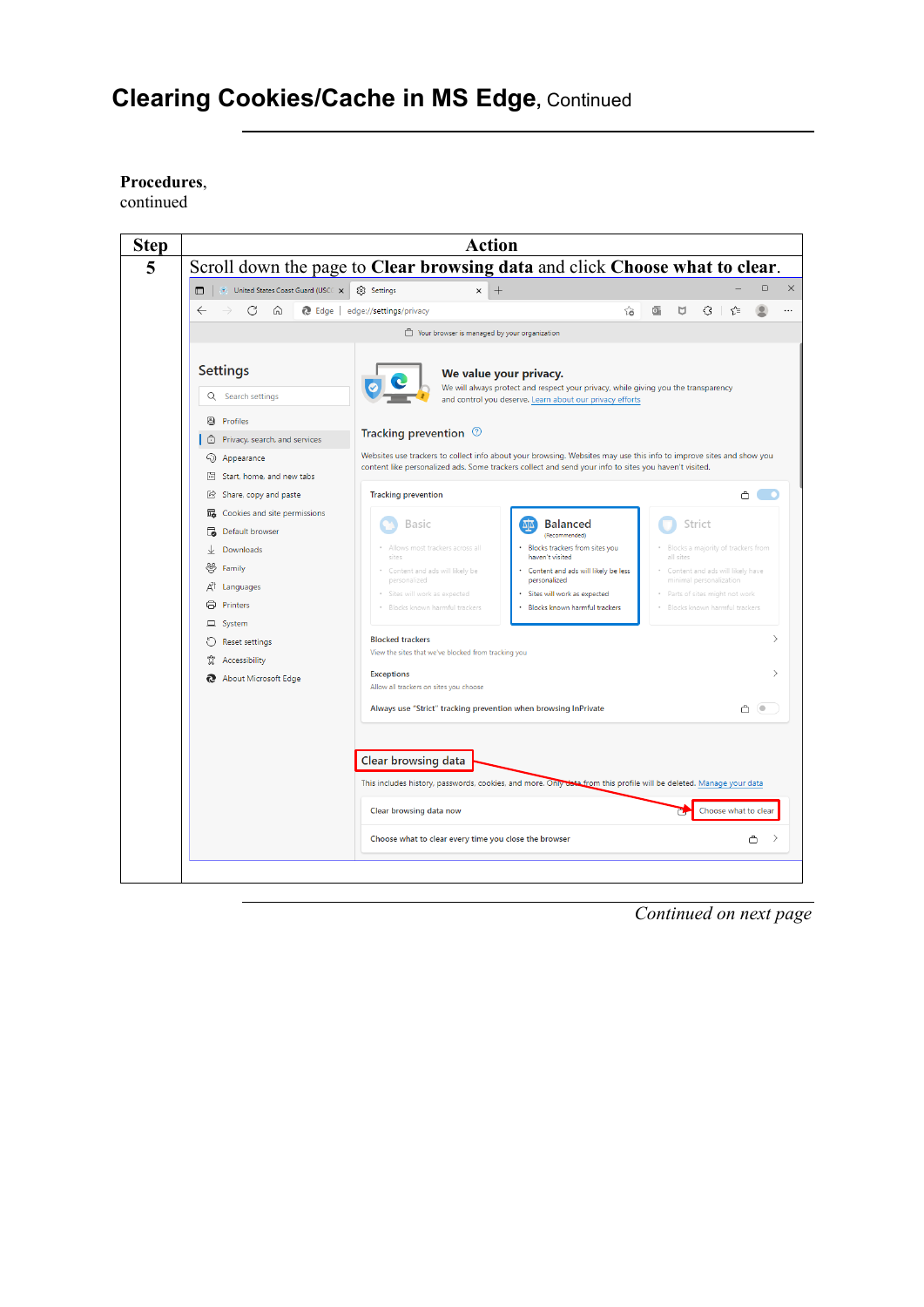### **Procedures**,

continued

| <b>Step</b>    | <b>Action</b>                                                                |
|----------------|------------------------------------------------------------------------------|
| 6              | Using the Time range drop-down, select All time. Ensure the Cookies and      |
|                | other site data and Cached images and files are checked. Click Clear now.    |
|                | ×                                                                            |
|                | Clear browsing data                                                          |
|                |                                                                              |
|                | Time range                                                                   |
|                | All time<br>$\checkmark$                                                     |
|                | <b>Marie Political Instrumental Geographic Particular International Case</b> |
|                | bar.                                                                         |
|                | Download history                                                             |
|                | Å<br>29 items                                                                |
|                | Cookies and other site data                                                  |
|                | From 14 sites. Signs you out of most sites.                                  |
|                | Cached images and files                                                      |
|                | Frees up 139 MB. Some sites may load more slowly on your                     |
|                | next visit.                                                                  |
|                | Passwords                                                                    |
|                |                                                                              |
|                | Cancel<br><b>Clear now</b>                                                   |
|                |                                                                              |
|                |                                                                              |
| $\overline{7}$ | Once finished, click the $X$ to close the window.                            |
|                | ×                                                                            |
|                | Clear browsing data                                                          |
|                | Time range                                                                   |
|                |                                                                              |
|                | All time<br>$\checkmark$                                                     |
|                | www.nearnaminease.ca/seconding/econditions-second-                           |
|                | bar.                                                                         |
|                | Download history                                                             |
|                | 29 items                                                                     |
|                | Cookies and other site data                                                  |
|                | From 14 sites. Signs you out of most sites.                                  |
|                | Cached images and files                                                      |
|                | Frees up 139 MB. Some sites may load more slowly on your                     |
|                | next visit.                                                                  |
|                | Passwords                                                                    |
|                | Cancel<br><b>Clear now</b>                                                   |
|                |                                                                              |
|                |                                                                              |
|                |                                                                              |

*Continued on next page*